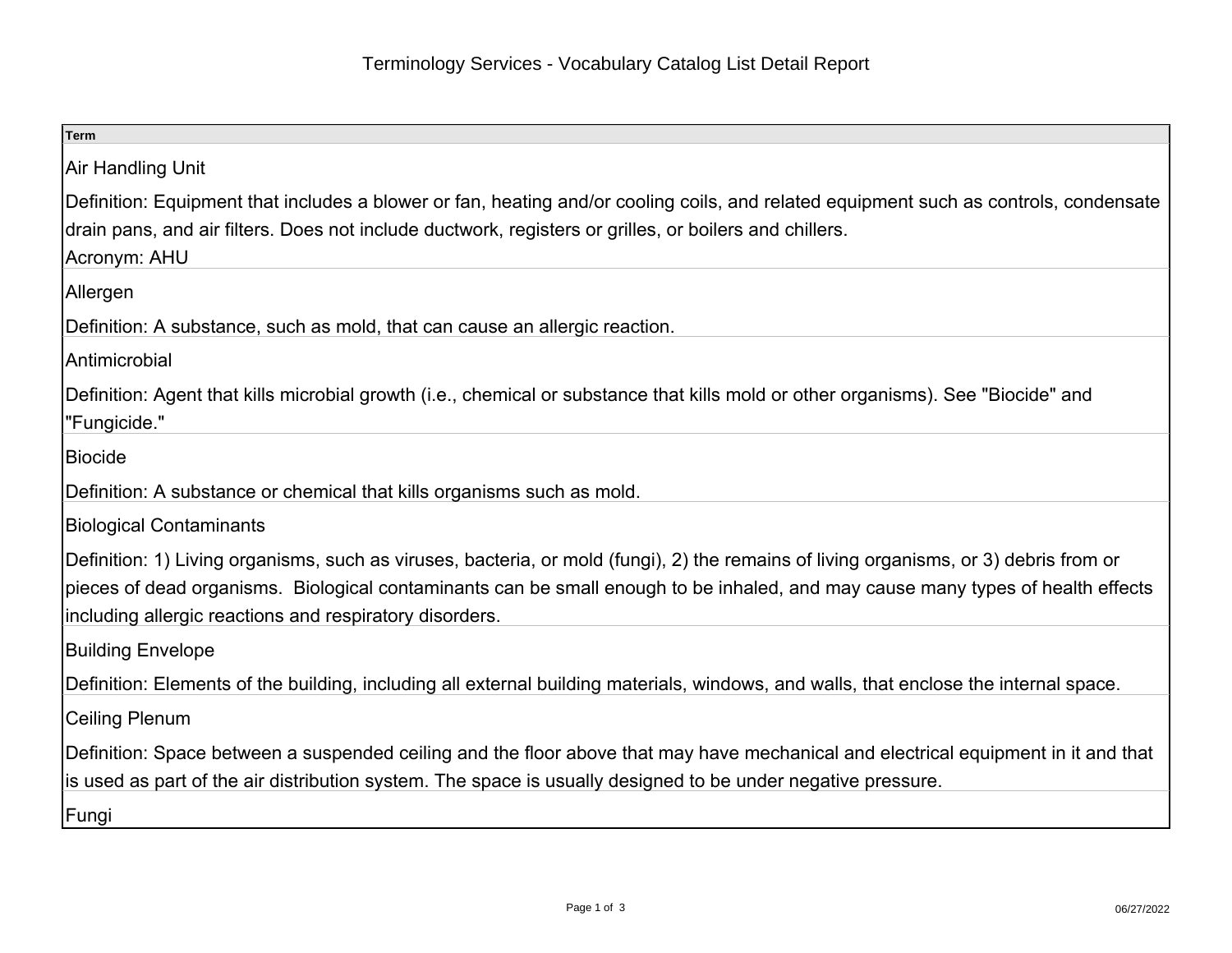| <b>Term</b>                                                                                                                           |
|---------------------------------------------------------------------------------------------------------------------------------------|
| Definition: A separate kingdom comprising living things that are neither animals nor plants. The kingdom Fungi includes molds,        |
| yeasts, mushrooms, and puffballs. In the mold course, the terms fungi and mold are used interchangeably.                              |
| Fungicide                                                                                                                             |
| Definition: A substance or chemical that kills fungi.                                                                                 |
| Heating, Ventilation, And Air-Conditioning System                                                                                     |
| Acronym: HVAC                                                                                                                         |
| High Efficiency Particulate Air (Filter)                                                                                              |
|                                                                                                                                       |
| Acronym: HEPA                                                                                                                         |
| Hypersensitivity                                                                                                                      |
| Definition: Great or excessive sensitivity.                                                                                           |
| <b>Hypersensitivity Pneumonitis</b>                                                                                                   |
| Definition: A group of respiratory diseases that cause inflammation of the lung (specifically granulomatous cells). Most forms of     |
| hypersensitivity pneumonitis are caused by the inhalation of organic dusts, including molds.                                          |
| Microbial Volatile Organic Compound                                                                                                   |
| Definition: A chemical made by mold that is a gas at room temperature and may have a moldy or musty odor.                             |
| Acronym: mVOC                                                                                                                         |
| Mold                                                                                                                                  |
| Definition: A group of organisms that belong to the kingdom Fungi. In this course, the terms fungi and mold are used interchangeably. |